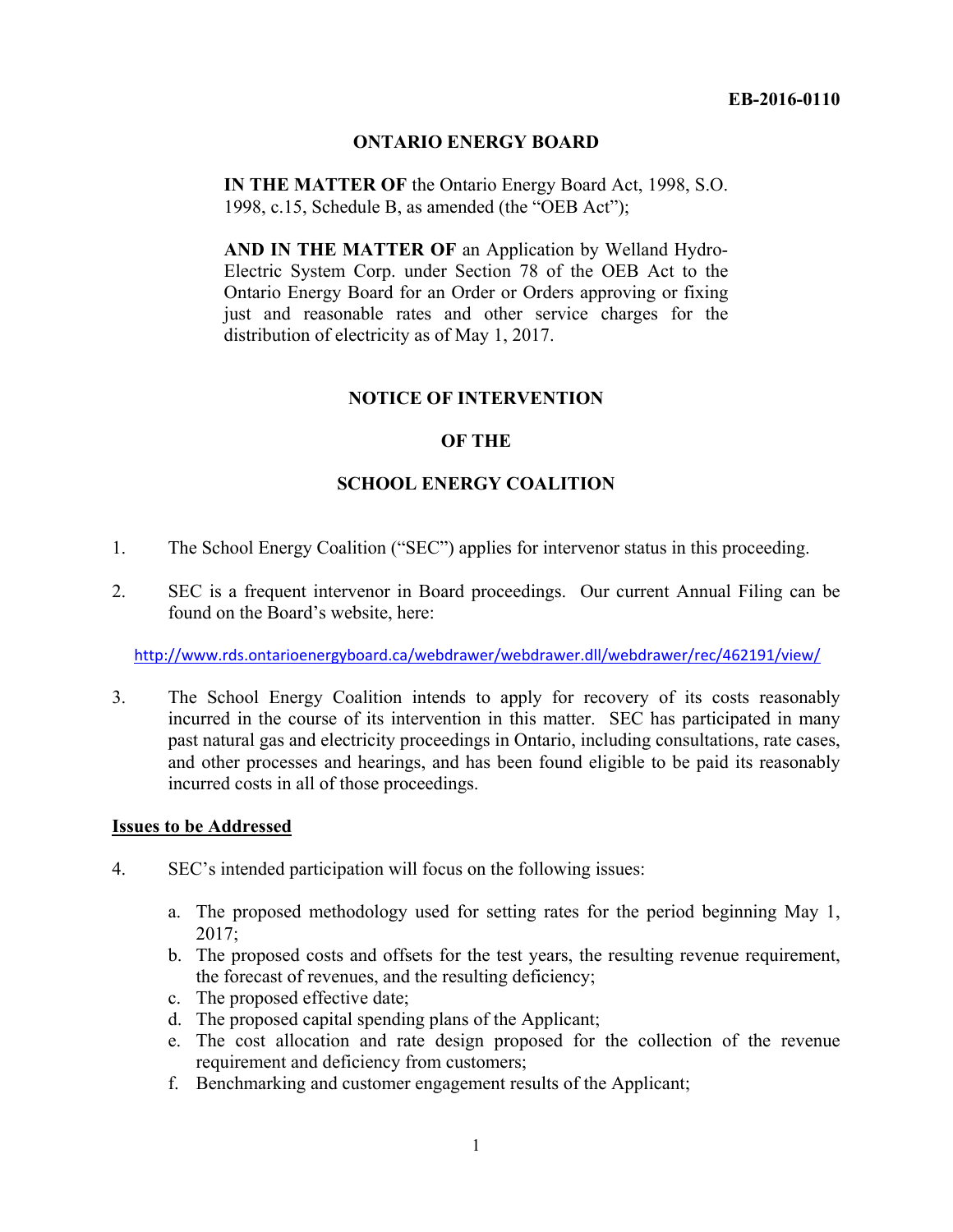- g. Reliability, customer service, and other outcomes achieved and proposed by the Applicant;
- h. All requests for creation and/or clearance of deferral accounts, and all other components of the Application; and
- i. Generally to represent the interests of school boards and their students in this process.

# **The Intervenor's Intended Participation**

5. The School Energy Coalition intends to participate in any pre-hearing procedures, including interrogatories or technical conferences, and settlement conferences. SEC also intends to participate in any oral hearing of this matter, and in written or oral submissions, as well as any other parts of the process that the Board should order.

# **Nature of Hearing Requested**

6. Until interrogatories have been answered, we believe it is premature to assess whether a written or an oral hearing is more appropriate in this proceeding.

# **Counsel/Representative**

- 7. SEC requests that a copy of all documents filed with the Board by each party to this proceeding be served on the intervenor, and on the intervenor's counsel, as follows:
	- a. School Energy Coalition: (electronic copies only)

# **ONTARIO EDUCATION SERVICES CORPORATION**

**c/o Ontario Public School Boards Association**  439 University Avenue, 18th Floor Toronto, ON M5G 1Y8

Attn: Wayne McNally, SEC Coordinator Phone: 416 340-2540 Fax: 416 340-7571 Email: wmcnally@opsba.org

b. SEC's counsel: (both electronic and paper copies)

# **JAY SHEPHERD PROFESSIONAL CORPORATION**

2200 Yonge Street Suite 1302 Toronto, Ontario, M4S 2C6

Attn: Jay Shepherd Phone: 416-483-3300